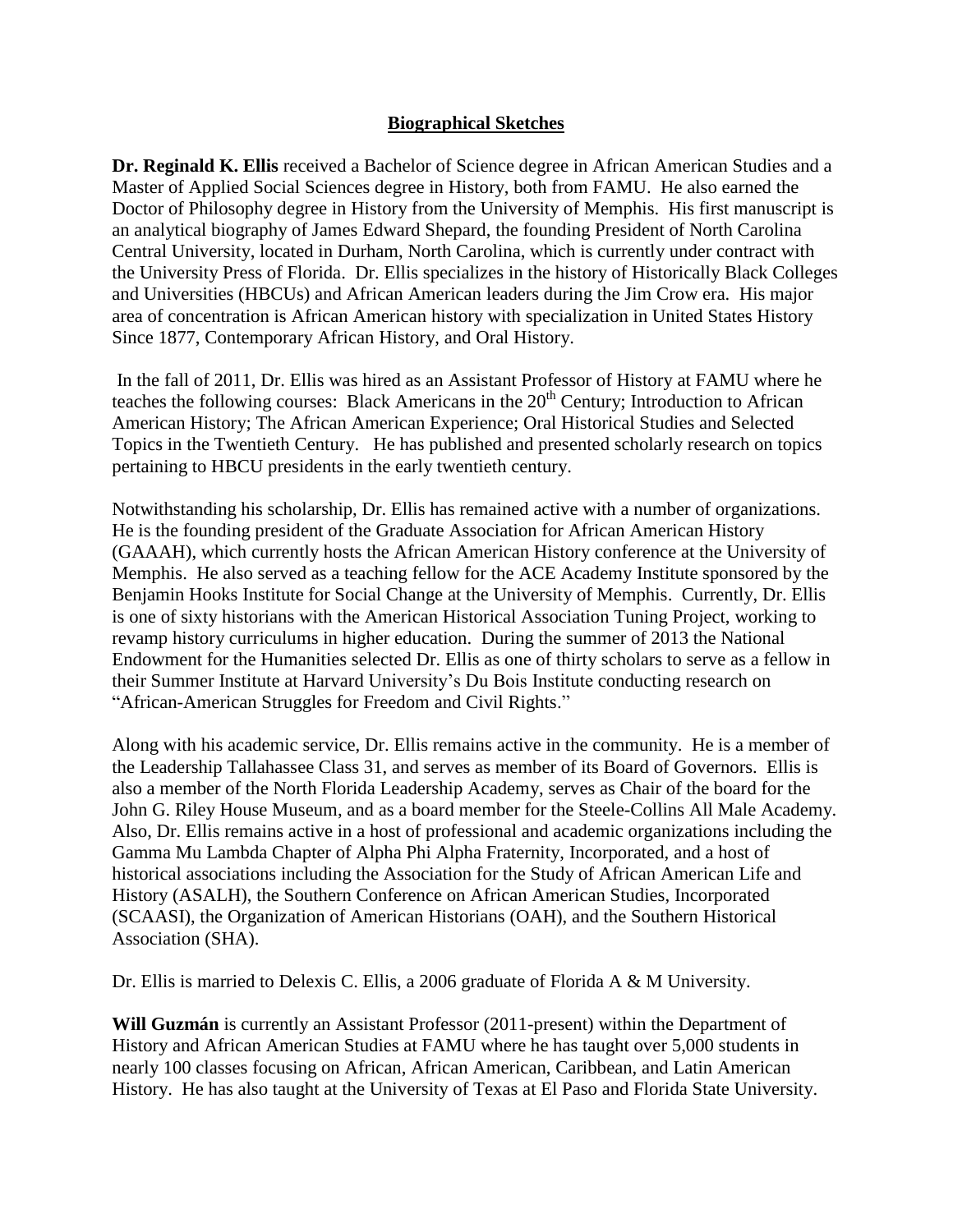He also has held a variety of administrative positions including serving as the Associate Director (2011-2014) and the Director of Community and Donor Engagement (2014-2015) at the Carrie P. Meek–James N. Eaton Southeastern Regional Black Archives Research Center and Museum; Director (2011-2014) of the Office of Black Diasporan Culture, Visiting Assistant Professor (2006-2011), and Adjunct Instructor (2005-2006)—all at FAMU. Prior to this, Will was the International Programs Manager (2004-2006) for the Florida Association for Volunteer Action in the Caribbean and the Americas and a Senior Training Manager (1999-2004) for the Paxen Group's Florida *ABOUT FACE!* youth program.

Guzmán has been selected to participate in the National Education Association's *Higher Education Emerging Leaders Academy* (2015-2016), Florida Humanities Council's *Finding Florida in Spain* seminar (2014), Southeastern Museum Conference's *Jekyll Island Management Institute* (2014), Educational Testing Service's *Summer Visiting Scholar* program (2010), and *Leadership Tallahassee* (2006-2007).

Will graduated from FAMU with a Bachelor of Science degree in African American Studies and soon thereafter he attended Florida State University completing a Master of Science degree in Social Science Education before earning the Doctor of Philosophy degree with a focus on Borderlands History, U.S. History, and the African Diaspora at the University of Texas—El Paso. His book, Civil Rights in the Texas Borderlands: Dr. Lawrence A. Nixon and Black Activism (2015) was published by University of Illinois Press.

**Dr. David H. Jackson, Jr.,** the son of the late Rev. Dr. David H. Jackson, Sr., and the late Mrs. Vera Jackson Mathis, hails from Atlanta, Georgia. An honors graduate from Booker T. Washington High School in the Atlanta Public School System, he received a Bachelor of Science degree in History Education (magna cum laude) and a Master of Applied Social Sciences degree in Public Administration both from FAMU. After graduating from FAMU, Dr. Jackson worked at International Paper Company as a financial analyst for three years; after which, he taught at Watkins Overton High School in the Memphis City School system for three years. He was honored as "Most Influential Teacher" for the last two of those three years.

He earned a Doctor of Philosophy degree in History at the University of Memphis in Memphis, Tennessee, in 1997 when he was only twenty-eight-years-old and began his professorial career as an Assistant Professor of History at FAMU that same year. His areas of expertise are Ancient Africa with an emphasis on Egypt; Latin America with an emphasis on Brazil; and African-American history since 1865. Jackson was promoted to the rank of Associate Professor in three years and full Professor in only seven years at FAMU. Jackson served as Professor of History and Chairman of the Department of History, Political Science, Public Administration, Geography and African American Studies at FAMU for ten years. Currently, he is Associate Provost for Graduate Education and Dean of the Graduate College at FAMU.

Professor Jackson hit the ground running at FAMU and won the Rattler Pride Award for Community Leadership in 2000. He was also the recipient of the FAMU Teacher of the Year Award in 2000 and 2010 and the Advanced Teacher of the Year Award in 2006. Most recently he won the FAMU Research Excellence Award in 2010, the first African American at the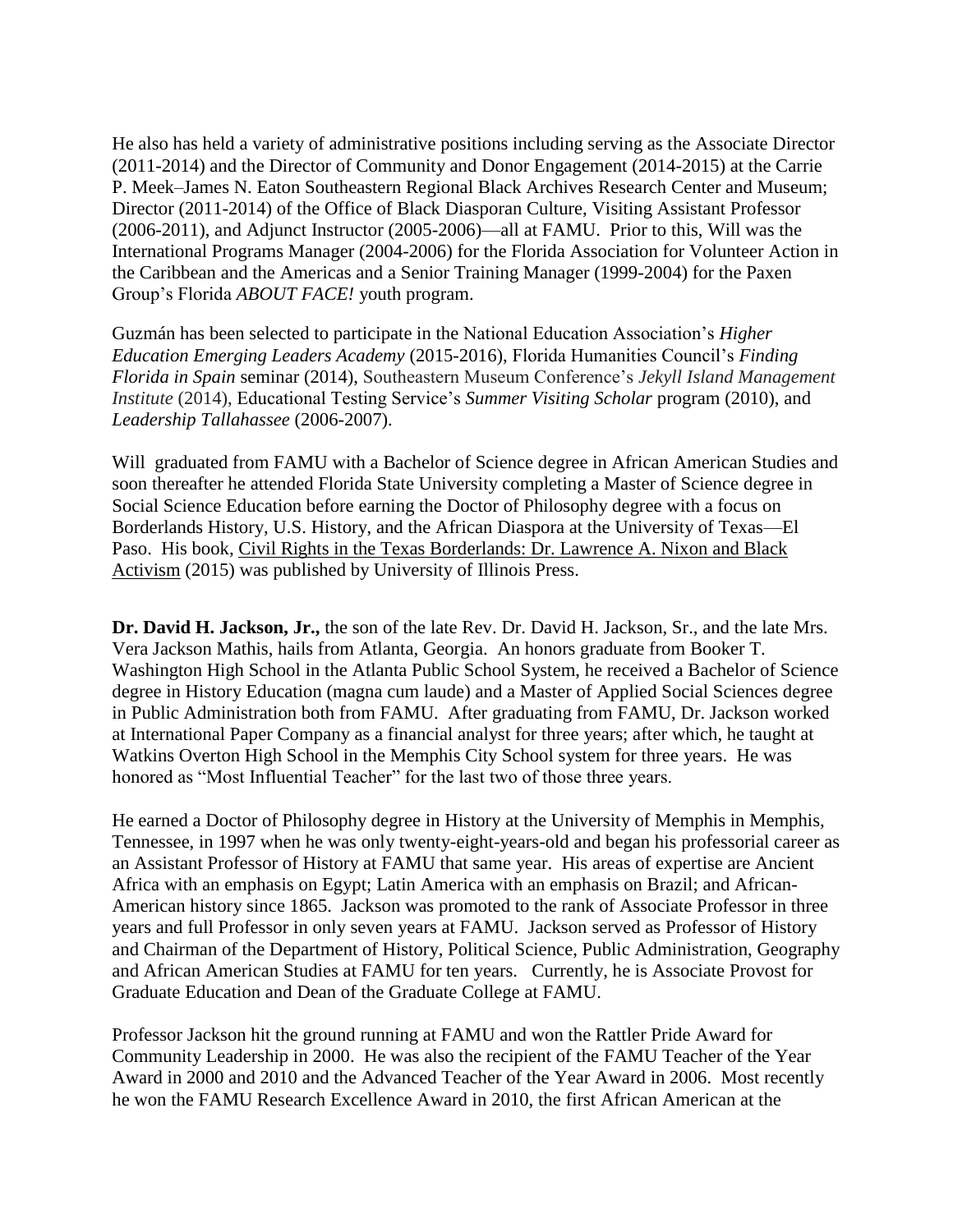university so honored. In April 2011 he was enshrined into the Gallery of Distinction in the College of Arts and Sciences at FAMU and was named one of the "Outstanding Alumni of the Quasquicentennial" in 2012.

Recognized as "one of Florida A&M University's most published professors," Dr. Jackson has published over three dozen scholarly articles, book chapters, short essays, and book reviews, and has presented over one hundred scholarly papers and riveting speeches at professional conferences, universities, public schools, prisons, courts, churches, and other venues throughout the United States. He is author or editor of five scholarly books including A Chief Lieutenant of the Tuskegee Machine: Charles Banks of Mississippi, published by the University Press of Florida in 2002; Retrieving the American Past published in 2003 by Pearson Publishing; and Go Sound the Trumpet! Selections in Florida's African American History published by the University of Tampa Press (2005). His latest book titled Booker T. Washington and the Struggle Against White Supremacy: The Southern Educational Tours, 1908-1912 was published in 2008 by Palgrave Macmillan and he was featured on C-Span Booknotes to discuss this work in March 2014.

Dr. Jackson was a percussionist in FAMU's Marching 100 and the symphonic band, and is a member of several social and service fraternities including Kappa Kappa Psi National Band Fraternity and Alpha Phi Alpha Fraternity, Incorporated. He is also a 32nd degree Mason and a Shriner; likewise, he is a member of numerous honor societies and fraternities. He served on the Florida National Register Review Board from 2000-2003 and the Florida Historical Commission from 2002-2003, is a member of the University Press of Florida's Advisory Board, the Florida Historical Society Board, the Florida Humanities Council Board, and chaired the board for the John G. Riley Center/ Museum of African American History and Culture in Tallahassee for over fifteen years. He is also a member of the Southern Conference on African American Studies Incorporated, the Association for the Study of African American Life and History, the Organization of American Historians, the Southern Historical Association, the Mississippi Historical Society, and the Florida Historical Society, to name a few.

Even more important than his own personal accolades, Dr. Jackson is most proud of the fact that since becoming a professor at FAMU he has mentored and sent over thirty-five students off to doctoral programs throughout the country where they have earned the Ph.D. mainly in History and are now working as college and university professors. He received the Equity Award from the American Historical Association, the largest historical association in the country, for this accomplishment in 2014.

Dr. Jackson is married to Sheila, and they have two children, David H. Jackson, III and Daja (Day-jah) Halima Jackson.

**Dr. Darius J. Young** is as an Assistant Professor of History at FAMU. He is a native of Detroit, Michigan, and a two-time graduate of FAMU, receiving his Bachelor of Science degree in African American Studies in 2004, and his Master of Applied Social Sciences degree in History in 2005. In 2011, Young received his Doctor of Philosophy degree in  $20<sup>th</sup>$  Century U.S. History with a concentration in African American History from the University of Memphis. His research focuses on the long civil rights movement with an emphasis on black political movements during